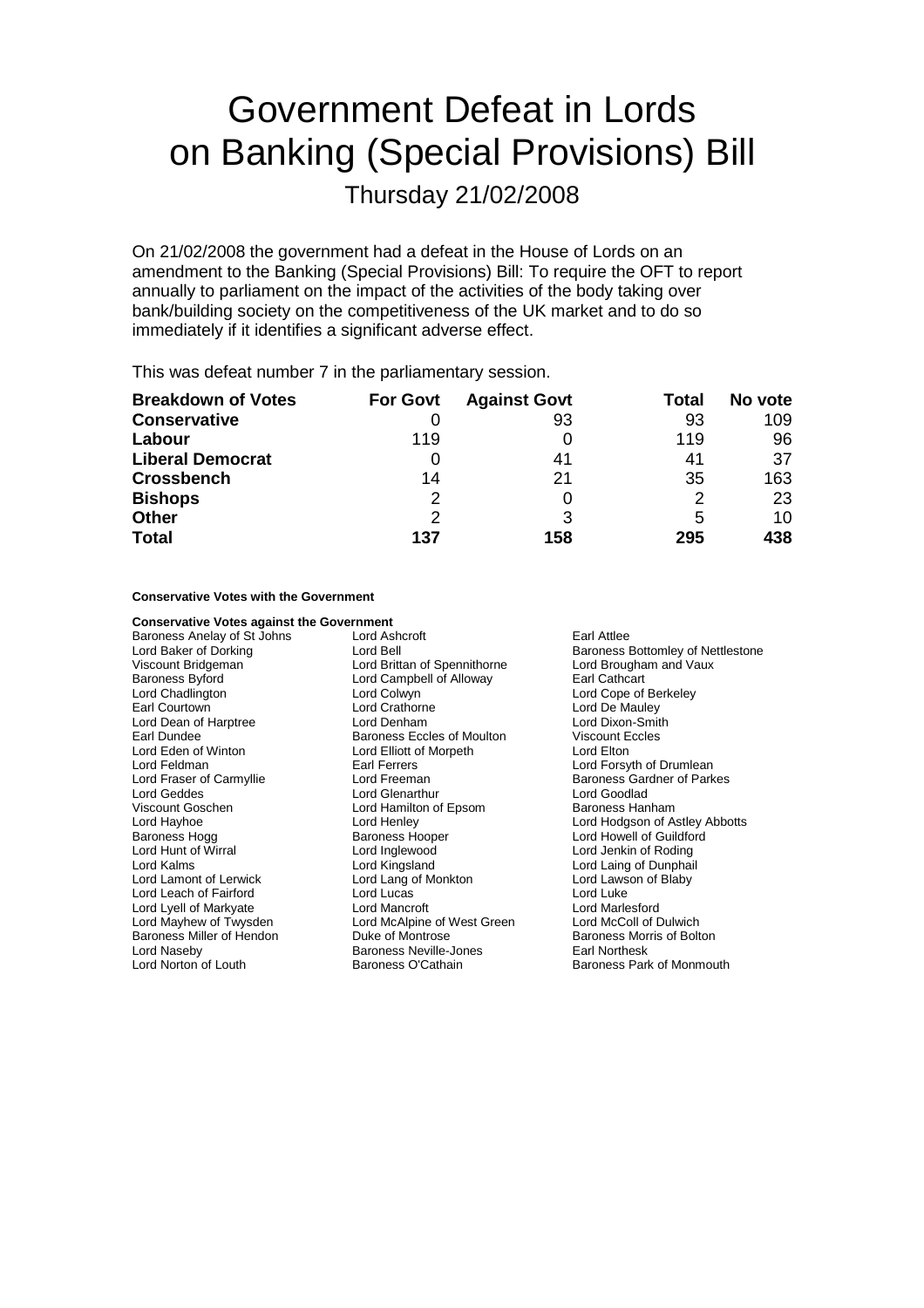Lord Strathclyde **Lord Taylor of Holbeach**<br>
Viscount Trenchard **Lord Trimble** 

Lord Patten of Barnes<br>
Lord Rees<br>
Lord Rees
Lord Roberts of Conwy
Lord Ryder of Wensum Lord Roberts of Conwy<br>
Baroness Seccombe<br>
Earl Selborne Lord Sanderson of Bowden Baroness Seccombe **Earl Selborne**<br>
Lord Selkirk of Douglas **Baroness Seccombe Contingly** Search Lord Skelmersdale Lord Selkirk of Douglas Lord Shaw of Northstead Lord Skelmers<br>
Lord Strathclyde Lord Taylor Cord Taylor of Holbeach Lord Tebbit Viscount Trenchard<br>
Baroness Verma<br>
Lord Waldegrave of North Hill Baroness Wilcox<br>
Baroness Verma Lord Waldegrave of North Hill

#### **Labour Votes with the Government**

Lord Ahmed Lord Anderson of Swansea Baroness /<br>Lord Archer of Sandwell Baroness Ashton of Upholland Lord Bach Lord Bassam of Brighton Lord Berkeley Lord Bernstein of Craigweil Lord Bilston Lord Boyd of Duncansby Lord Brooke of Alverthorpe<br>
Lord Brookman Lord Burlison Lord Burlison Lord Campbell-Savours Lord Carter of Coles<br>Lord Clarke of Hampstead Lord Clarke of Hampstead Lord Clinton-Davis **Baroness Cohen of Pimlico**<br>
Lord Corbett of Castle Vale Baroness Crawley **Baroness Crawley** Lord Cunningham of Felling Lord Corbett of Castle Vale Baroness Crawley **Lord Cunningham of Felling**<br>
Lord Darzi of Denham Lord Davies of Coity **Lord Davies of Oldham** Baroness Dean of Thornton-le-Fylde Lord Desai **Lorge Lord Dixon** Lord Donoughue **Lord Dubs** Lord Dubs Lord Eatwell<br>
Lord Elder Lord Evans Lord Evans of Parkside Lord Evans Lord Evans Lord Elder Temple Guiting<br>
Lord Evans of Temple Guiting<br>
Lord Eoster of Bishop Aucklan Baroness Farrington of Ribbleton Lord Filkin Lord Foster of Bishop Auckland<br>Baroness Gale Baroness Golding Baroness Coudie Baroness Gould of Potternewton Lord Graham of Edmonton Lord Harris of H<br>Lord Harrison Lord Harris Lord Hart of Chilton Lord Hatterslev Lord Harrison **Lord Hart of Chilton**<br>
Lord Haworth **Contains Containers** Baroness Henig Lord Haworth **Baroness Hollis Community**<br>
Baroness Hollis Baroness Hollis Baroness Hollis of Heigham<br>
Lord Howarth of Newport Baroness Howells of St Davids Lord Howie of Troon Lord Howarth of Newport Baroness Howells of St Davids Lord Howie of Troon<br>
Lord Hoyle Cord Internal Lord Hughes of Woodside Lord Irvine of Lairg Baroness Jones of Whitchurch Lord Judd Lord King of West Bromwich Lord Kinnock Lord Lea of Crondall **Lord Lipsey** Lord Lipsey Lord Lofthouse of Pontefract<br>
Lord Macdonald of Tradeston Lord MacKenzie of Culkein Lord Malloch-Brown Lord Macdonald of Tradeston Lord MacKenzie of Culkein Lord Malloch-Brown<br>
Baroness Massev of Darwen Lord Maxton Lord Maxton Baroness McDonagh Baroness Massey of Darwen<br>Baroness Massey of Darwen Lord Maxton<br>Baroness McIntosh of Hudnall Lord McKenzie of Luton Baroness McIntosh of Hudnall Lord McKenzie of Luton Lord Mitchell Lord Moonie **Lord Morgan** Cord Morgan Christen Baroness Morgan of Drefelin<br>
Lord Morris of Handsworth Lord Morris of Manchester **Cord Morris of Aberavon** Lord Morris of Handsworth Lord Morris of Manchester Lord Morris of Aberavon Lord Pendry<br>
Lord Pendry Lord Plant of Highfield Lord Prys-Davies Lord Pendry Lord Plant of Highfield<br>
Baroness Quin Lord Radice<br>
Lord Radice Baroness Quin **Commission Control Control** Lord Radice **Baroness Ramsay of Cartvale**<br>Lord Rea Lord Richard **Baroness Rendell of Babergh** Lord Richard Lord Rea Baroness Rendell of Babergh Lord Roader Lord Rosser Lord Rooker Lord Rosser Lord Rosser Lord Rowlands<br>
Baroness Royall of Blaisdon Baroness Scotland of Asthal Viscount Simon Baroness Royall of Blaisdon Baroness Scotland of Asthal<br>
Lord Snape Cord Soley Lord Snape (Edd Soley Lord Soley Lord Stone of Blackheath<br>Lord Strabolgi (Edd Baroness Symons of Vernham Dean Lord Taylor of Blackburn Baroness Thornton **Baroness Thornton** Lord Tomlinson **Baroness Turner of Camden**<br>Baroness Vadera **Baroness Wall of New Barnet** Baroness Warwick of Underc Baroness Vadera **Baroness Wall of New Barnet** Baroness Warwick of Undercliffe<br> **Baroness Whitaker** Lord West of Spithead **Baroness Whitaker** Lord Wedderburn of Charlton Lord West of Spithead Lord West of Spithead Baroness Wilkins Lord Woolmer of Leeds Lord Young of Norwood Green

Lord Acton **Communist Communist Baroness Adams of Craigielea** Lord Adonis<br>
Lord Ahmed **Communist Communist Communist Communist Communist Communist Communist Communist Communist Communist Communist Communist Communist Commu** Baroness Ashton of Upholland<br>Lord Berkeley Lord Burlison **Lord Campbell-Savours**<br>
Viscount Chandos **Lord Christopher** Baroness Golding<br>
Lord Graham of Edmonton<br>
Lord Harris of Haringey Lord Hughes of Woodside Lord Irvine of Lord Irvine of Lord Irvine of Lord Irvine of Lord International Lord International Lord International Lord International Lord International Lord International Lord International Lord Baroness Symons of Vernham Dean

Lord Davies of Oldham Lord Williams of Elvel

**Labour Votes against the Government**

**Liberal Democrat Votes with the Government**